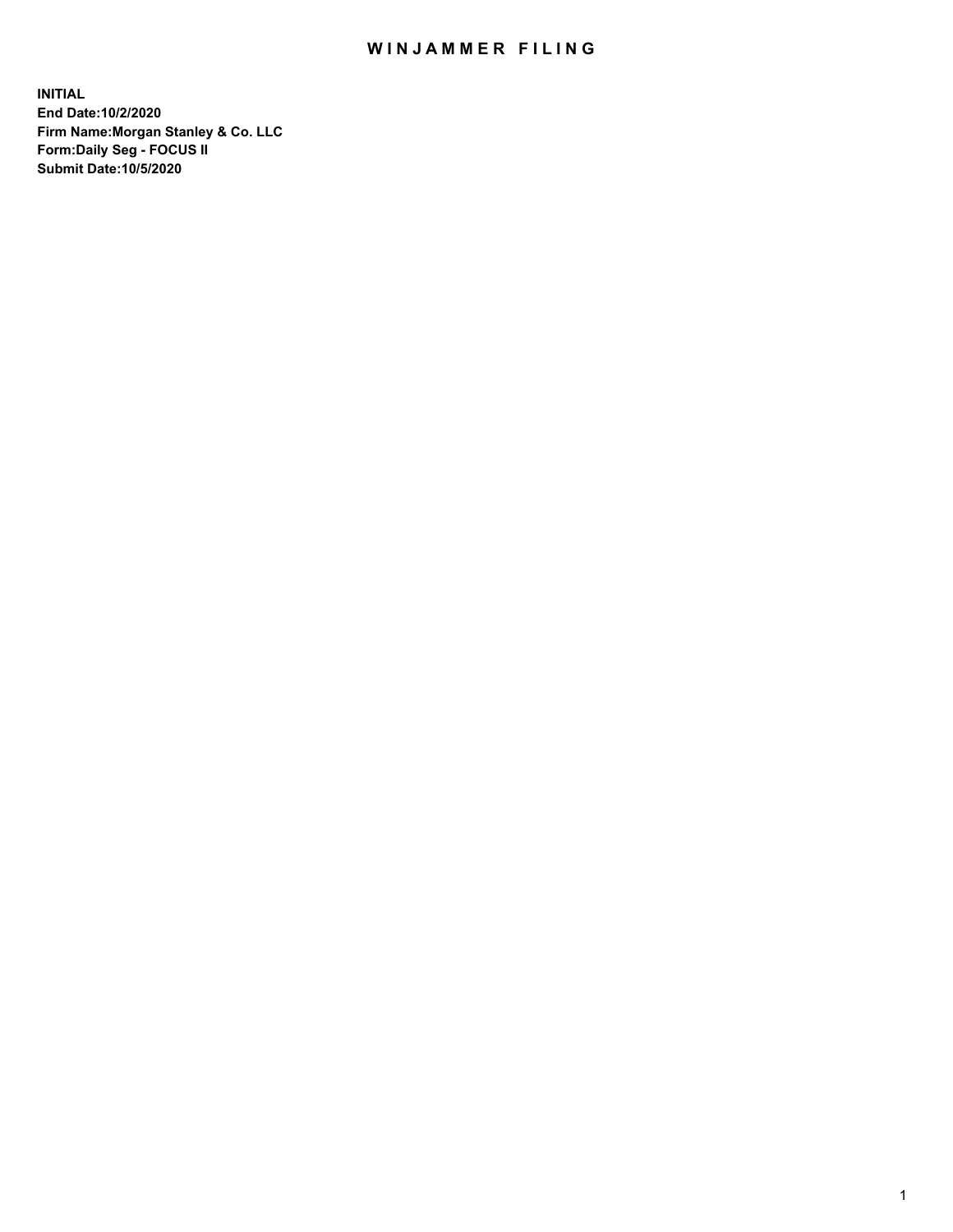**INITIAL End Date:10/2/2020 Firm Name:Morgan Stanley & Co. LLC Form:Daily Seg - FOCUS II Submit Date:10/5/2020 Daily Segregation - Cover Page**

| Name of Company                                                                                                                                                                                                                                                                                                                | Morgan Stanley & Co. LLC                                    |
|--------------------------------------------------------------------------------------------------------------------------------------------------------------------------------------------------------------------------------------------------------------------------------------------------------------------------------|-------------------------------------------------------------|
| <b>Contact Name</b>                                                                                                                                                                                                                                                                                                            | <b>Ikram Shah</b>                                           |
| <b>Contact Phone Number</b>                                                                                                                                                                                                                                                                                                    | 212-276-0963                                                |
| <b>Contact Email Address</b>                                                                                                                                                                                                                                                                                                   | Ikram.shah@morganstanley.com                                |
| FCM's Customer Segregated Funds Residual Interest Target (choose one):<br>a. Minimum dollar amount: ; or<br>b. Minimum percentage of customer segregated funds required:% ; or<br>c. Dollar amount range between: and; or<br>d. Percentage range of customer segregated funds required between:% and%.                         | 235,000,000<br><u>0</u><br><u>00</u><br>00                  |
| FCM's Customer Secured Amount Funds Residual Interest Target (choose one):<br>a. Minimum dollar amount: ; or<br>b. Minimum percentage of customer secured funds required:%; or<br>c. Dollar amount range between: and; or<br>d. Percentage range of customer secured funds required between: % and %.                          | 140,000,000<br><u>0</u><br>0 <sub>0</sub><br>0 <sub>0</sub> |
| FCM's Cleared Swaps Customer Collateral Residual Interest Target (choose one):<br>a. Minimum dollar amount: ; or<br>b. Minimum percentage of cleared swaps customer collateral required:% ; or<br>c. Dollar amount range between: and; or<br>d. Percentage range of cleared swaps customer collateral required between:% and%. | 92,000,000<br><u>0</u><br><u>00</u><br>00                   |

Attach supporting documents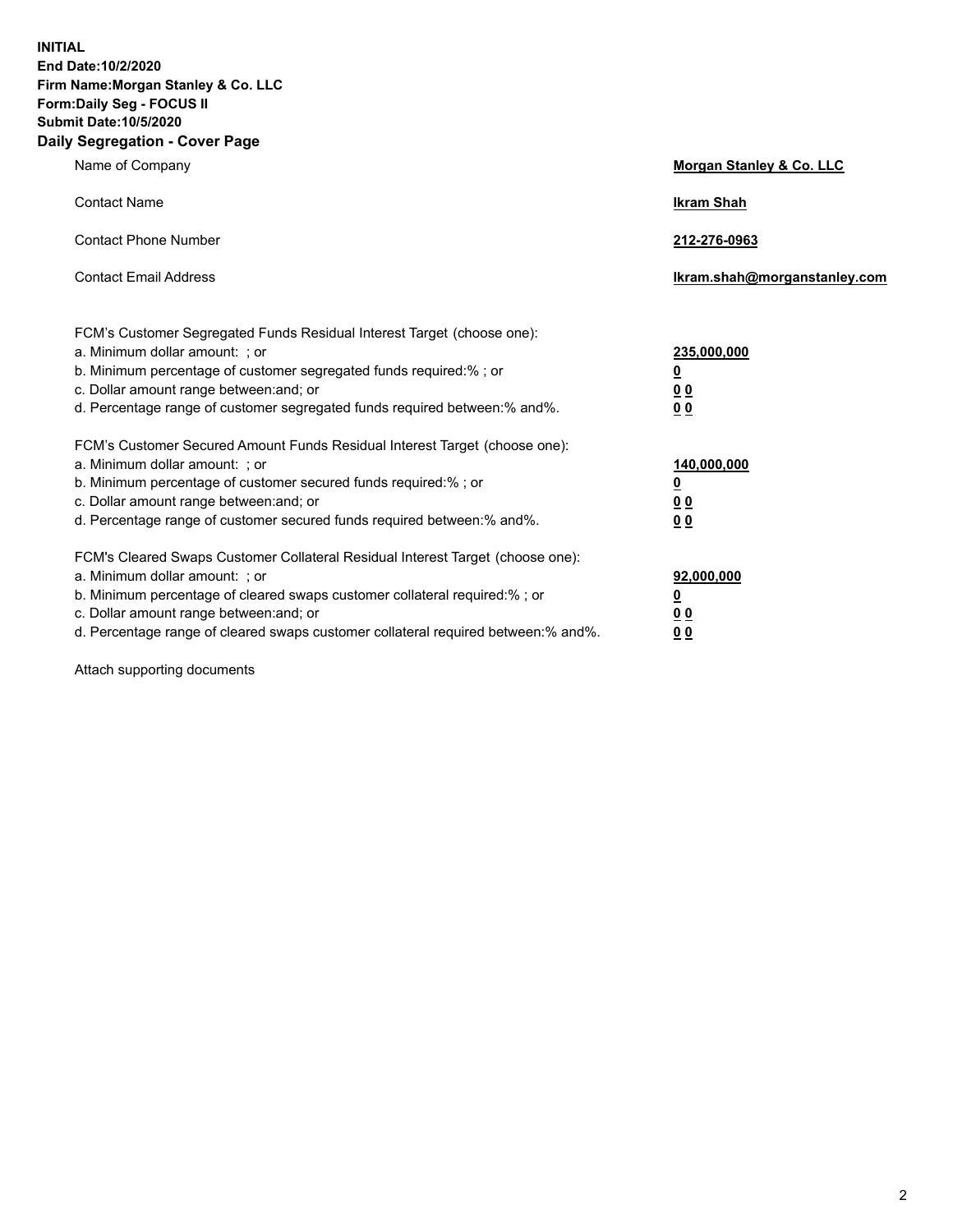## **INITIAL End Date:10/2/2020 Firm Name:Morgan Stanley & Co. LLC Form:Daily Seg - FOCUS II Submit Date:10/5/2020**

## **Daily Segregation - Secured Amounts**

|     | Foreign Futures and Foreign Options Secured Amounts                                                |                                   |
|-----|----------------------------------------------------------------------------------------------------|-----------------------------------|
|     | Amount required to be set aside pursuant to law, rule or regulation of a foreign                   | $0$ [7305]                        |
|     | government or a rule of a self-regulatory organization authorized thereunder                       |                                   |
| 1.  | Net ledger balance - Foreign Futures and Foreign Option Trading - All Customers                    |                                   |
|     | A. Cash                                                                                            | 4,509,884,036 [7315]              |
|     | B. Securities (at market)                                                                          | 2,837,397,283 [7317]              |
| 2.  | Net unrealized profit (loss) in open futures contracts traded on a foreign board of trade          | 93,646,775 [7325]                 |
| 3.  | Exchange traded options                                                                            |                                   |
|     | a. Market value of open option contracts purchased on a foreign board of trade                     | 10,004,344 [7335]                 |
|     | b. Market value of open contracts granted (sold) on a foreign board of trade                       | -14,257,575 [7337]                |
| 4.  | Net equity (deficit) (add lines 1.2. and 3.)                                                       | 7,436,674,863 [7345]              |
| 5.  | Account liquidating to a deficit and account with a debit balances - gross amount                  | 53,354,480 [7351]                 |
|     | Less: amount offset by customer owned securities                                                   | -53,162,398 [7352] 192,082 [7354] |
| 6.  | Amount required to be set aside as the secured amount - Net Liquidating Equity                     | 7,436,866,945 [7355]              |
|     | Method (add lines 4 and 5)                                                                         |                                   |
| 7.  | Greater of amount required to be set aside pursuant to foreign jurisdiction (above) or line        | 7,436,866,945 [7360]              |
|     | 6.                                                                                                 |                                   |
|     | FUNDS DEPOSITED IN SEPARATE REGULATION 30.7 ACCOUNTS                                               |                                   |
| 1.  | Cash in banks                                                                                      |                                   |
|     | A. Banks located in the United States                                                              | 404,203,165 [7500]                |
|     | B. Other banks qualified under Regulation 30.7                                                     | 618,014,764 [7520] 1,022,217,929  |
|     |                                                                                                    | [7530]                            |
| 2.  | Securities                                                                                         |                                   |
|     | A. In safekeeping with banks located in the United States                                          | 614,382,842 [7540]                |
|     | B. In safekeeping with other banks qualified under Regulation 30.7                                 | 0 [7560] 614,382,842 [7570]       |
| 3.  | Equities with registered futures commission merchants                                              |                                   |
|     | A. Cash                                                                                            | 25,417,516 [7580]                 |
|     | <b>B.</b> Securities                                                                               | $0$ [7590]                        |
|     | C. Unrealized gain (loss) on open futures contracts                                                | -493,684 [7600]                   |
|     | D. Value of long option contracts                                                                  | $0$ [7610]                        |
|     | E. Value of short option contracts                                                                 | 0 [7615] 24,923,832 [7620]        |
| 4.  | Amounts held by clearing organizations of foreign boards of trade                                  |                                   |
|     | A. Cash                                                                                            | $0$ [7640]                        |
|     | <b>B.</b> Securities                                                                               | $0$ [7650]                        |
|     | C. Amount due to (from) clearing organization - daily variation                                    | $0$ [7660]                        |
|     | D. Value of long option contracts                                                                  | $0$ [7670]                        |
|     | E. Value of short option contracts                                                                 | 0 [7675] 0 [7680]                 |
| 5.  | Amounts held by members of foreign boards of trade                                                 |                                   |
|     | A. Cash                                                                                            | 3,678,140,627 [7700]              |
|     | <b>B.</b> Securities                                                                               | 2,223,014,440 [7710]              |
|     | C. Unrealized gain (loss) on open futures contracts                                                | 94,140,459 [7720]                 |
|     | D. Value of long option contracts                                                                  | 10,004,344 [7730]                 |
|     | E. Value of short option contracts                                                                 | -14,257,575 [7735] 5,991,042,295  |
|     |                                                                                                    | [7740]                            |
| 6.  | Amounts with other depositories designated by a foreign board of trade                             | $0$ [7760]                        |
| 7.  | Segregated funds on hand                                                                           | $0$ [7765]                        |
| 8.  | Total funds in separate section 30.7 accounts                                                      | 7,652,566,898 [7770]              |
| 9.  | Excess (deficiency) Set Aside for Secured Amount (subtract line 7 Secured Statement                | 215,699,953 [7380]                |
| 10. | Page 1 from Line 8)<br>Management Target Amount for Excess funds in separate section 30.7 accounts | 140,000,000 [7780]                |
|     |                                                                                                    |                                   |

11. Excess (deficiency) funds in separate 30.7 accounts over (under) Management Target **75,699,953** [7785]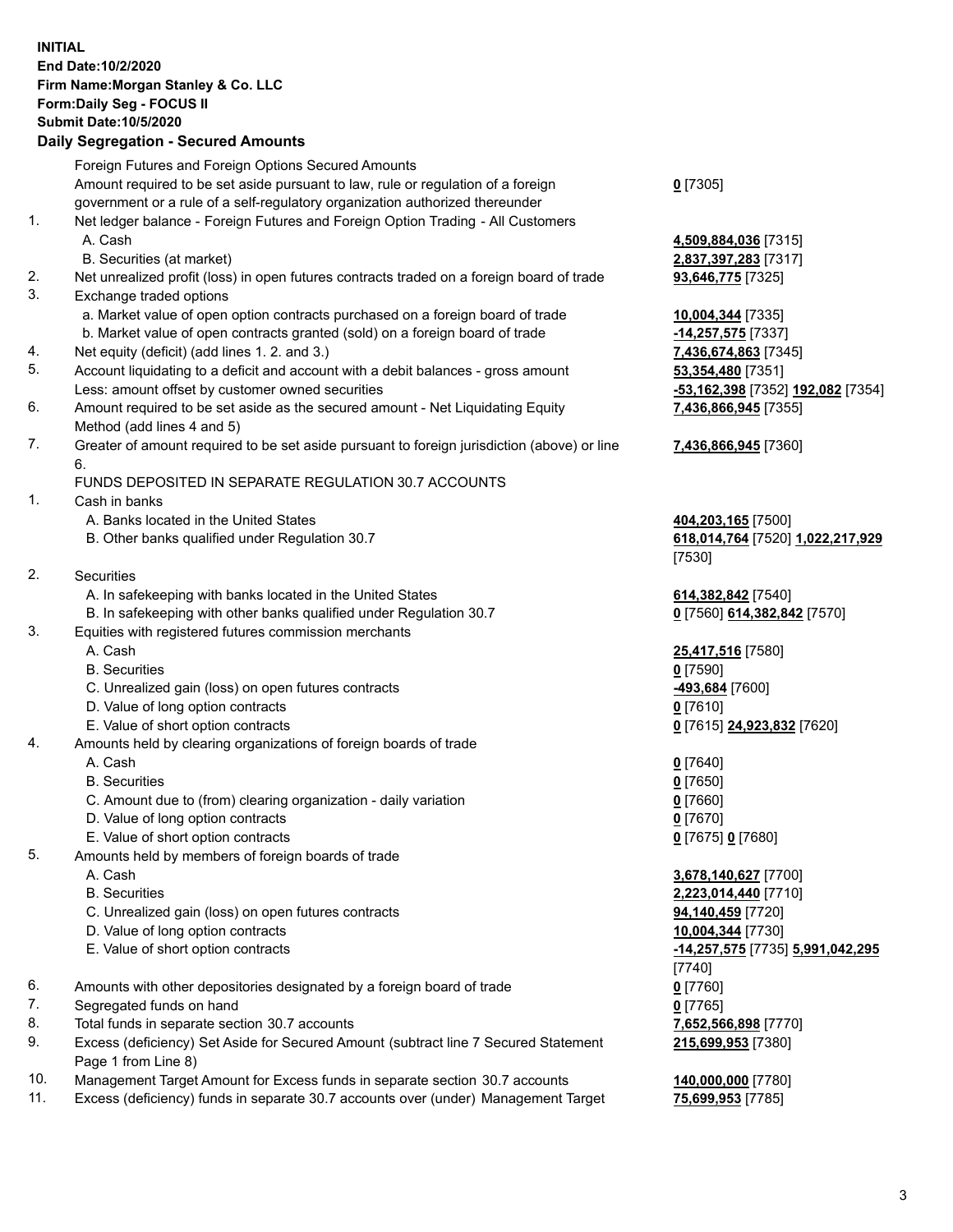|     | <b>INITIAL</b>                                                                                                                                                     |                                              |
|-----|--------------------------------------------------------------------------------------------------------------------------------------------------------------------|----------------------------------------------|
|     | End Date:10/2/2020                                                                                                                                                 |                                              |
|     | Firm Name: Morgan Stanley & Co. LLC                                                                                                                                |                                              |
|     | Form: Daily Seg - FOCUS II                                                                                                                                         |                                              |
|     | <b>Submit Date: 10/5/2020</b>                                                                                                                                      |                                              |
|     | Daily Segregation - Segregation Statement                                                                                                                          |                                              |
|     | SEGREGATION REQUIREMENTS(Section 4d(2) of the CEAct)                                                                                                               |                                              |
| 1.  |                                                                                                                                                                    |                                              |
|     | Net ledger balance                                                                                                                                                 |                                              |
|     | A. Cash                                                                                                                                                            | 15,870,735,981 [7010]                        |
| 2.  | B. Securities (at market)                                                                                                                                          | 8,851,520,668 [7020]                         |
| 3.  | Net unrealized profit (loss) in open futures contracts traded on a contract market<br>Exchange traded options                                                      | -204,227,888 [7030]                          |
|     |                                                                                                                                                                    |                                              |
|     | A. Add market value of open option contracts purchased on a contract market<br>B. Deduct market value of open option contracts granted (sold) on a contract market | 450,985,575 [7032]                           |
| 4.  | Net equity (deficit) (add lines 1, 2 and 3)                                                                                                                        | -368,727,977 [7033]<br>24,600,286,359 [7040] |
| 5.  | Accounts liquidating to a deficit and accounts with                                                                                                                |                                              |
|     | debit balances - gross amount                                                                                                                                      | 405,238,871 [7045]                           |
|     | Less: amount offset by customer securities                                                                                                                         | -404,696,508 [7047] 542,363 [7050]           |
| 6.  | Amount required to be segregated (add lines 4 and 5)                                                                                                               | 24,600,828,722 [7060]                        |
|     | FUNDS IN SEGREGATED ACCOUNTS                                                                                                                                       |                                              |
| 7.  | Deposited in segregated funds bank accounts                                                                                                                        |                                              |
|     | A. Cash                                                                                                                                                            | 2,990,316,068 [7070]                         |
|     | B. Securities representing investments of customers' funds (at market)                                                                                             | $0$ [7080]                                   |
|     | C. Securities held for particular customers or option customers in lieu of cash (at                                                                                | 1,407,450,828 [7090]                         |
|     | market)                                                                                                                                                            |                                              |
| 8.  | Margins on deposit with derivatives clearing organizations of contract markets                                                                                     |                                              |
|     | A. Cash                                                                                                                                                            | 13,067,088,385 [7100]                        |
|     | B. Securities representing investments of customers' funds (at market)                                                                                             | $0$ [7110]                                   |
|     | C. Securities held for particular customers or option customers in lieu of cash (at                                                                                | 7,444,069,840 [7120]                         |
|     | market)                                                                                                                                                            |                                              |
| 9.  | Net settlement from (to) derivatives clearing organizations of contract markets                                                                                    | -14,959,653 [7130]                           |
| 10. | Exchange traded options                                                                                                                                            |                                              |
|     | A. Value of open long option contracts                                                                                                                             | 450,985,575 [7132]                           |
|     | B. Value of open short option contracts                                                                                                                            | -368,727,977 [7133]                          |
| 11. | Net equities with other FCMs                                                                                                                                       |                                              |
|     | A. Net liquidating equity                                                                                                                                          | 10,995,638 [7140]                            |
|     | B. Securities representing investments of customers' funds (at market)                                                                                             | $0$ [7160]                                   |
|     | C. Securities held for particular customers or option customers in lieu of cash (at                                                                                | $0$ [7170]                                   |
|     | market)                                                                                                                                                            |                                              |
| 12. | Segregated funds on hand                                                                                                                                           | $0$ [7150]                                   |
| 13. | Total amount in segregation (add lines 7 through 12)                                                                                                               | 24,987,218,704 [7180]                        |
| 14. | Excess (deficiency) funds in segregation (subtract line 6 from line 13)                                                                                            | 386,389,982 [7190]                           |
| 15. | Management Target Amount for Excess funds in segregation                                                                                                           | 235,000,000 [7194]                           |
| 16. | Excess (deficiency) funds in segregation over (under) Management Target Amount                                                                                     | 151,389,982 [7198]                           |

16. Excess (deficiency) funds in segregation over (under) Management Target Amount Excess